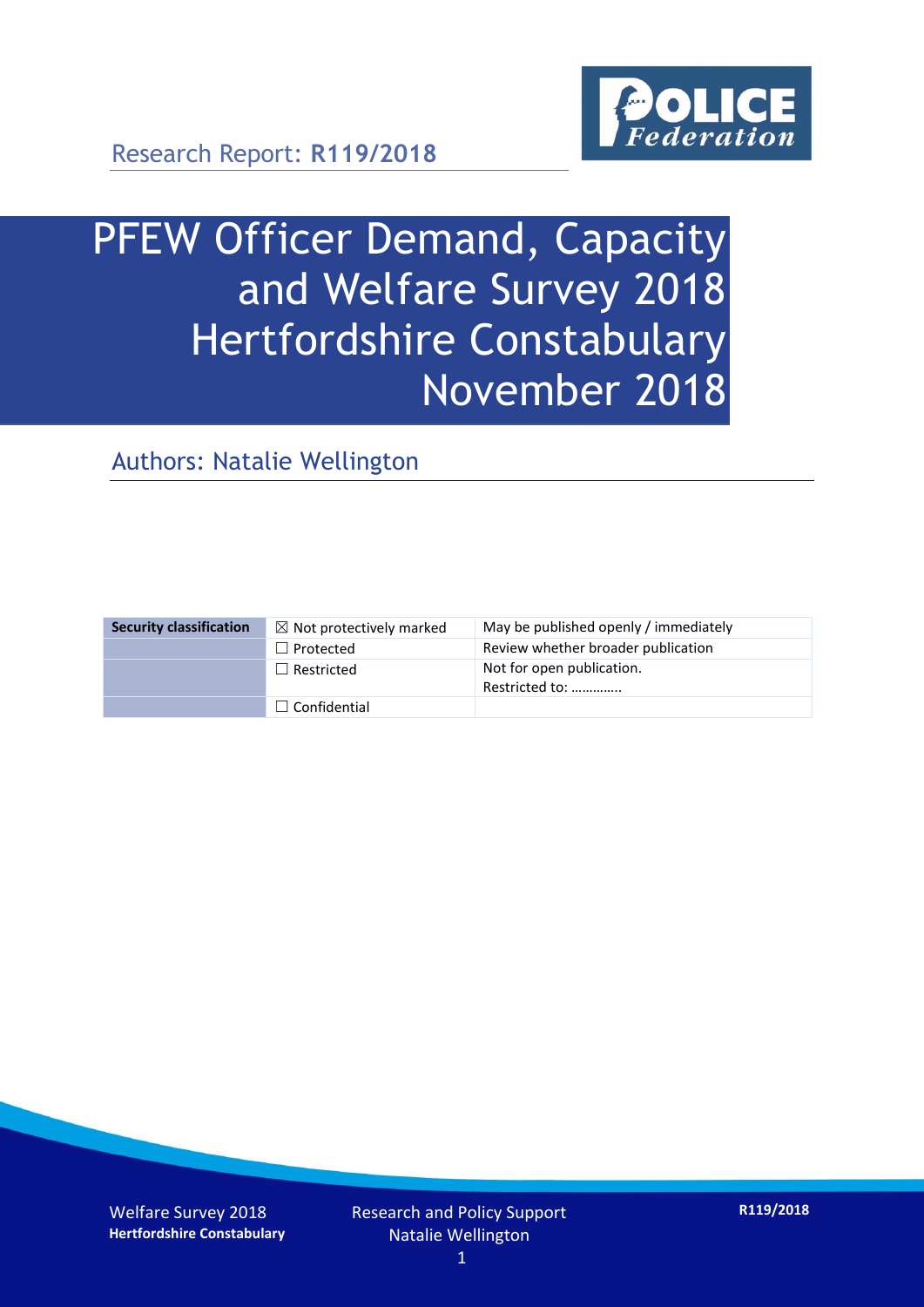## **FOREWORD**

#### **INTRODUCTION**

Over the last decade, the impact of reducing policing budgets on officer numbers has been considerable, with a 15% fall in officer numbers over a seven year period from a high of 142,056 in 2009 to 121,010 in March 2018. $^{\mathrm{i}}$  Evidence from a focus group study conducted by the PFEW<sup>ii</sup> highlighted that these reductions may be having a negative effect on officers individual wellbeing. It was within this context that the Police Federation of England and Wales (PFEW) began a biennial Demand, Capacity and Welfare Survey. The 2018 PFEW Officer Demand, Capacity and Welfare Survey is the second iteration of the survey.

This report provides a summary of responses to key questions from the 2018 PFEW Officer Demand, Capacity and Welfare Survey from respondents in Hertfordshire Constabulary.

Where appropriate, details of average responses from last year, or the police service as a whole, are also presented. However, differences across these figures have not been tested to assess whether they are statistically significant<sup>1</sup>; therefore any and all differences reported are for guidance only and must be treated with caution.

Force rankings have not been included, because not all differences are statistically significant. In addition, forces with fewer than 100 respondents were not provided with a force level report as their sample size was too small to be representative of the force as a whole and may have enabled identification of individuals based on their demographics.

Please be aware that the total number of responses for each item may vary slightly as not all items were answered by all respondents, and all percentages are rounded to the nearest whole number. In addition, the actual differences between any and all groups may be quite small and these details should be considered when interpreting the data.

Welfare Survey 2018 **Hertfordshire Constabulary**

-

 $<sup>1</sup>$  As all the data are derived from samples of the population, rather than the whole population, percentage figures calculated are strictly</sup> speaking estimates, rather than exact measures. This means that every figure has a margin of error associated with it. Hence a very small percentage difference year on year may be due to sampling, rather than to actual changes.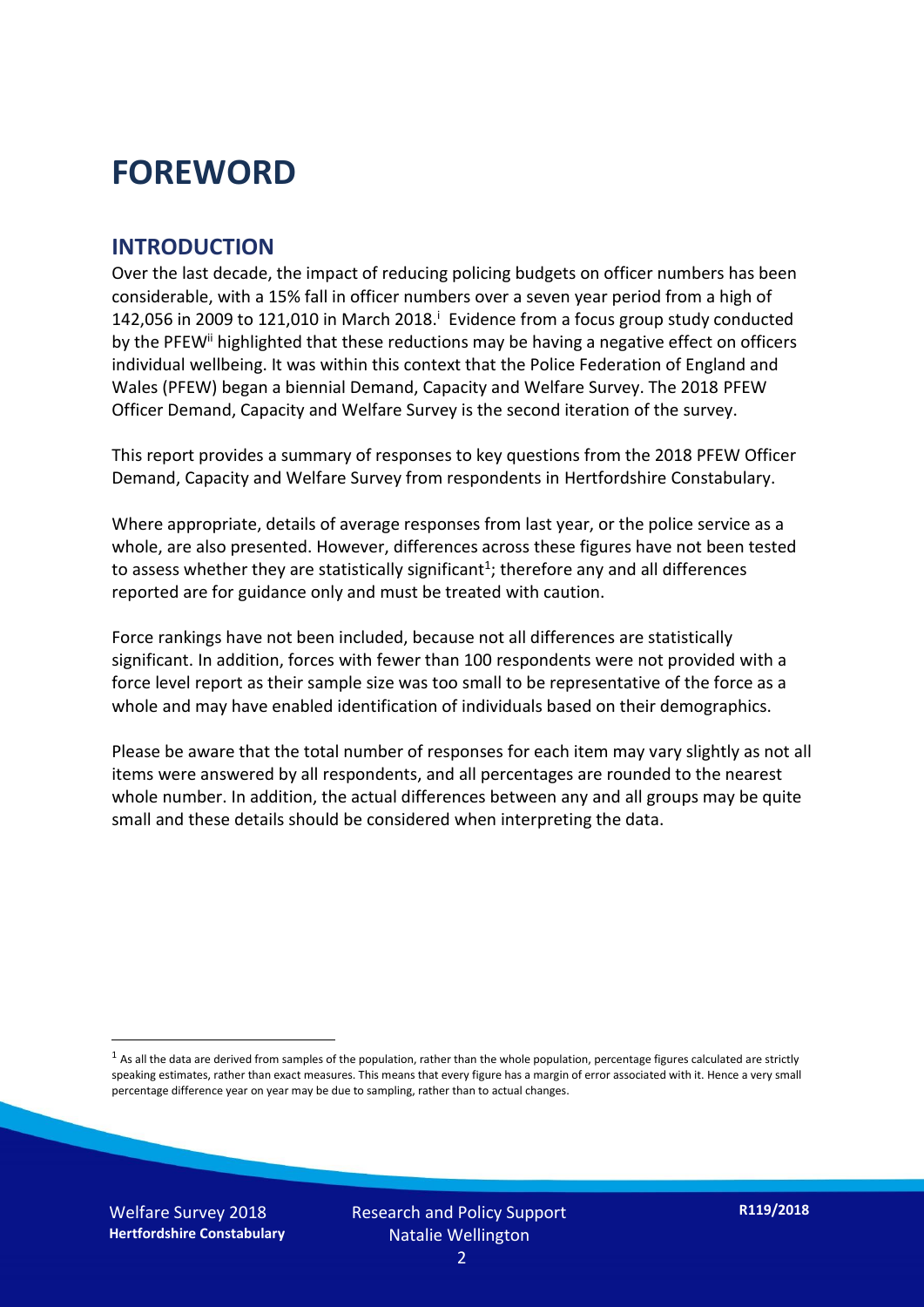#### **RESPONSE RATES AND DEMOGRAPHICS**

Survey responses were gathered over a six-week period between August and September 2018. All officers of the federated ranks in England and Wales were eligible to participate.

Analyses were conducted on a sample of 18,100 responses drawn from all 43 forces across England and Wales.<sup>2</sup> The national response rate for the 2018 survey was 15%.

Overall 4% of respondents (n=788) to the survey declined to state which force they belonged to. These responses have been included within the national data but are excluded from force-level analyses.

260 responses were received from Hertfordshire Constabulary, representing a response rate of around 14%.<sup>3</sup> The margin of error for this report has been calculated using the size of the sample and the population. At a 95% confidence level, this force report has a 6% margin of error. If the margin of error is less than 5%, it can be considered to be within the normal bounds of academic rigor.<sup>4</sup> If this threshold has not been met, the results from this report must be interpreted with caution.

72% of responses from Hertfordshire Constabulary were received from male officers and 24% of responses were from female officers. The other 4% preferred not to say or identified in another way. In regards to rank, 68% of respondents from Hertfordshire Constabulary were Constables, 23% were Sergeants, 7% were Inspectors, and 2% were Chief Inspectors. 4% of responses from Hertfordshire Constabulary were received from Black and Minority Ethnic (BME) officers.

- <sup>3</sup> Based on March 2018 Home Office figures of officer headcount, for full details please see item ii in the reference section.
- <sup>4</sup> The generally accepted academic standards is a 95% confidence level with a 5% (or less) margin of error.

Welfare Survey 2018 **Hertfordshire Constabulary**

-

Research and Policy Support Natalie Wellington

 $2$  Data were removed where the respondent indicated they were not currently a police officer or they gave implausible answers – for full exclusion criteria, please see the full report.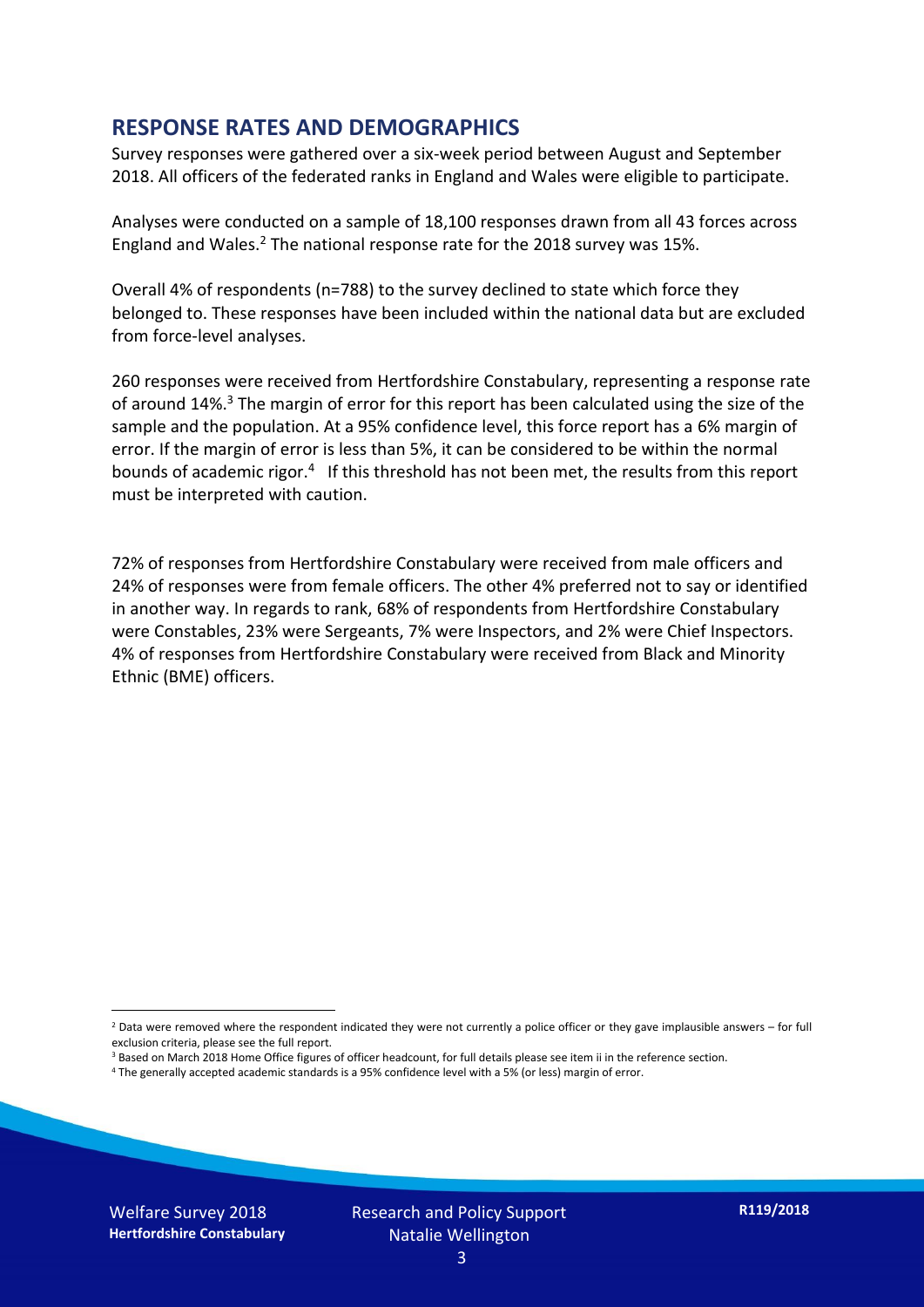### **INFOGRAPHIC**



### **Who responded?**

**260** responses were received from Hertfordshire Constabulary, representing a **14%** response rate



Welfare Survey 2018 **Hertfordshire Constabulary** Research and Policy Support Natalie Wellington

4

**R119/2018**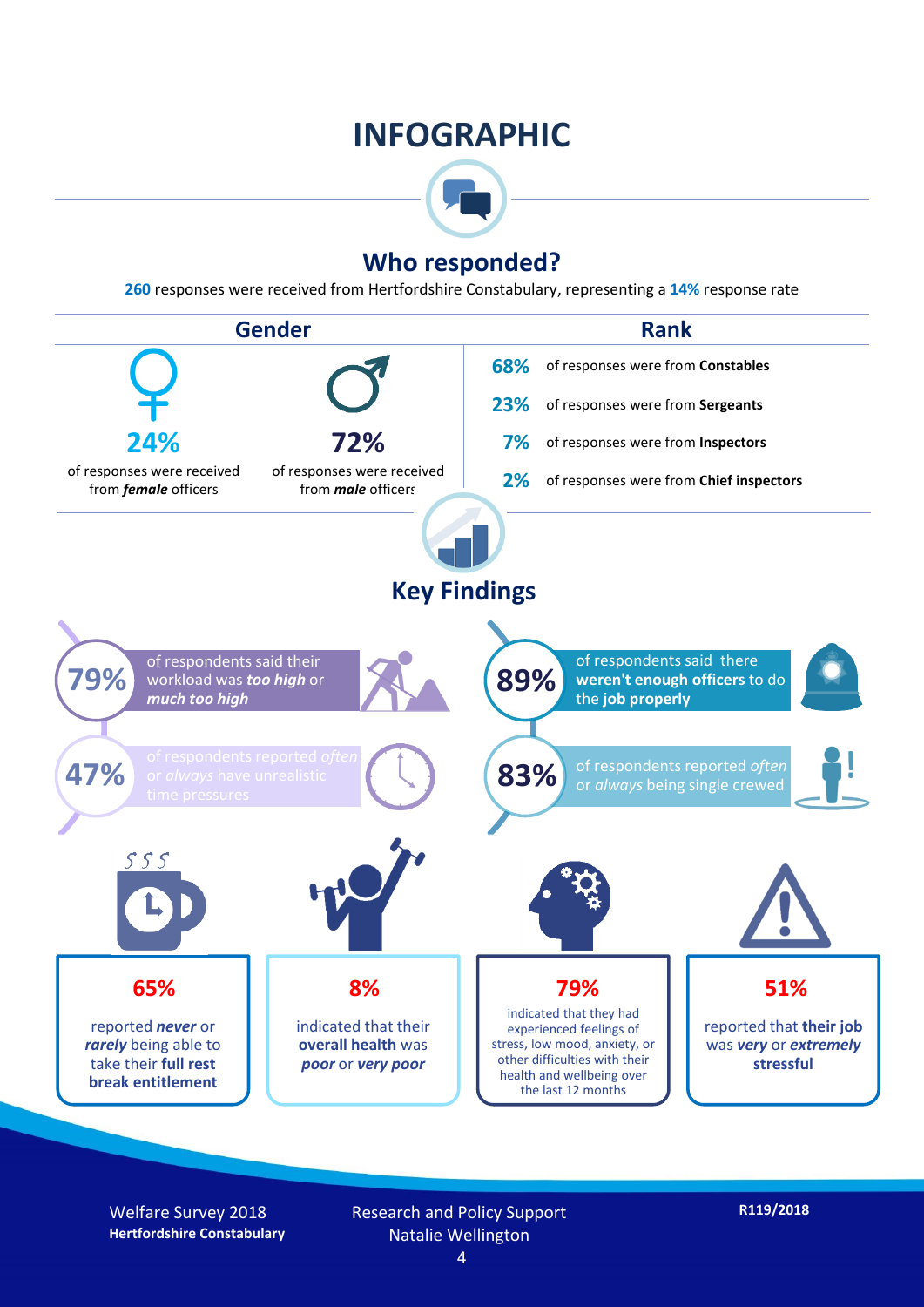## **Executive Summary**

- **260** responses were received from Hertfordshire Constabulary, representing a response rate of around **14%**.
- The average (mean) rating for overall Job satisfaction for respondents from Hertfordshire Constabulary was **4/10.**
- Frequent single crewing (often or always) was reported by **83%** of respondents from Hertfordshire Constabulary.
- **65%** of respondents from Hertfordshire Constabulary reported *never* or *rarely* being able to take their **full rest break entitlement***; lower than* the proportion in 2016.
- **79%** of respondents from Hertfordshire Constabulary said their **workload** was *too high* or *much too high; higher than* the proportion in 2016.
- **47%** of respondents from Hertfordshire Constabulary reported *often* or *always* **having unrealistic time pressures***; higher than* the proportion in 2016.
- **89%** of respondents from Hertfordshire Constabulary said there **weren't enough officers to do the job properly***; higher than* the proportion in 2016.
- **8%** said that they had **enough time engage in proactive policing** in their team/unit*; higher than* the proportion in 2016.
- **8%** of respondents from Hertfordshire Constabulary indicated that their **overall health** was *poor* or *very poor.*
- **79%** of respondents from Hertfordshire Constabulary indicated that they had **experienced feelings of stress, low mood, anxiety, or other difficulties with their health and wellbeing** over the last 12 months.
- **51%** of respondents from Hertfordshire Constabulary reported that their job was *very* or *extremely* **stressful***; higher than* the proportion in 2016.
- **25%** of Hertfordshire Constabulary respondents reported that they had suffered **one or more injuries** that required medical attention as a result of **work-related violence**  in the last year.
- **15%** of Hertfordshire Constabulary respondents reported that they had suffered **one or more injuries** that required medical attention as a result of **work-related accidents** in the last year.
- **34%** of respondents from Hertfordshire Constabulary felt that someone would be **treated differently (in a negative way)** if they disclosed difficulties with their mental health and wellbeing; *lower than* the proportion in 2016.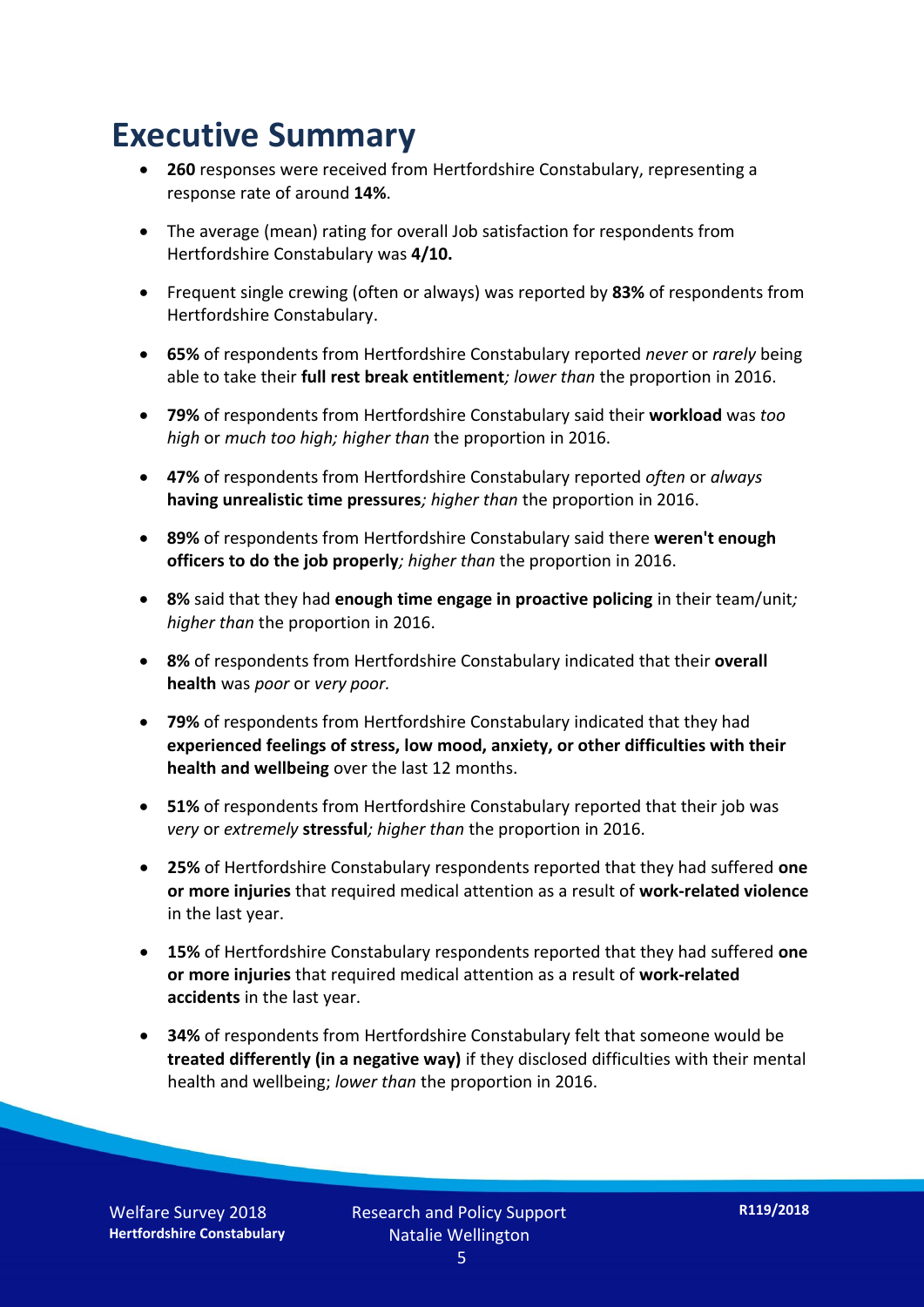## **1. WORKING ARRANGEMENTS**

#### **1.1. OVERALL JOB SATISFACTION**

Respondents were asked to rate their overall job satisfaction between 0 and 10, where 0 was 'not at all satisfied' and 10 was 'completely satisfied.'

The average (mean) rating for overall job satisfaction for respondents from Hertfordshire Constabulary was 4/10 (range 0-10), with 33% of respondents reporting an overall job satisfaction rating of 2 or less.

This can be compared to the National average of 4/10, and 32% of respondents reported an overall job satisfaction rating of 2 or less.

#### **1.2. SHIFTS**

5% of respondents from Hertfordshire Constabulary reported that their formal shift duration was more than the 8-10 hours advised by the Health and Safety Executive<sup>iii</sup> and the Police Negotiating Board,<sup>iv</sup> and 4% of respondents indicated a shift length of 12 hours or more.

7% of the national sample indicated that their formal shift duration was more than 8-10 hours, and 5% indicated a shift length of 12 hours or more.

#### **1.3. SINGLE CREWING**

Among respondents from Hertfordshire Constabulary, for whom this item was applicable, 83% reported being single crewed either *often* or *always* over the previous 12 month period. This can be compared with 75% of respondents from the national sample.

### **1.4. BREAKS, REST DAYS AND ANNUAL LEAVE**

65% of respondents from Hertfordshire Constabulary reported *never* or *rarely being* able to take their full rest break entitlement, and 61% reported having had two or more rest days cancelled in the previous 12 month period. In addition, 48% of respondents from Hertfordshire Constabulary told us that they have not been able to take their full annual leave entitlement in the previous 12 month period.

Historical comparison for items relating to breaks, rest days and annual leave for **Hertfordshire Constabulary**, are provided in Table 1.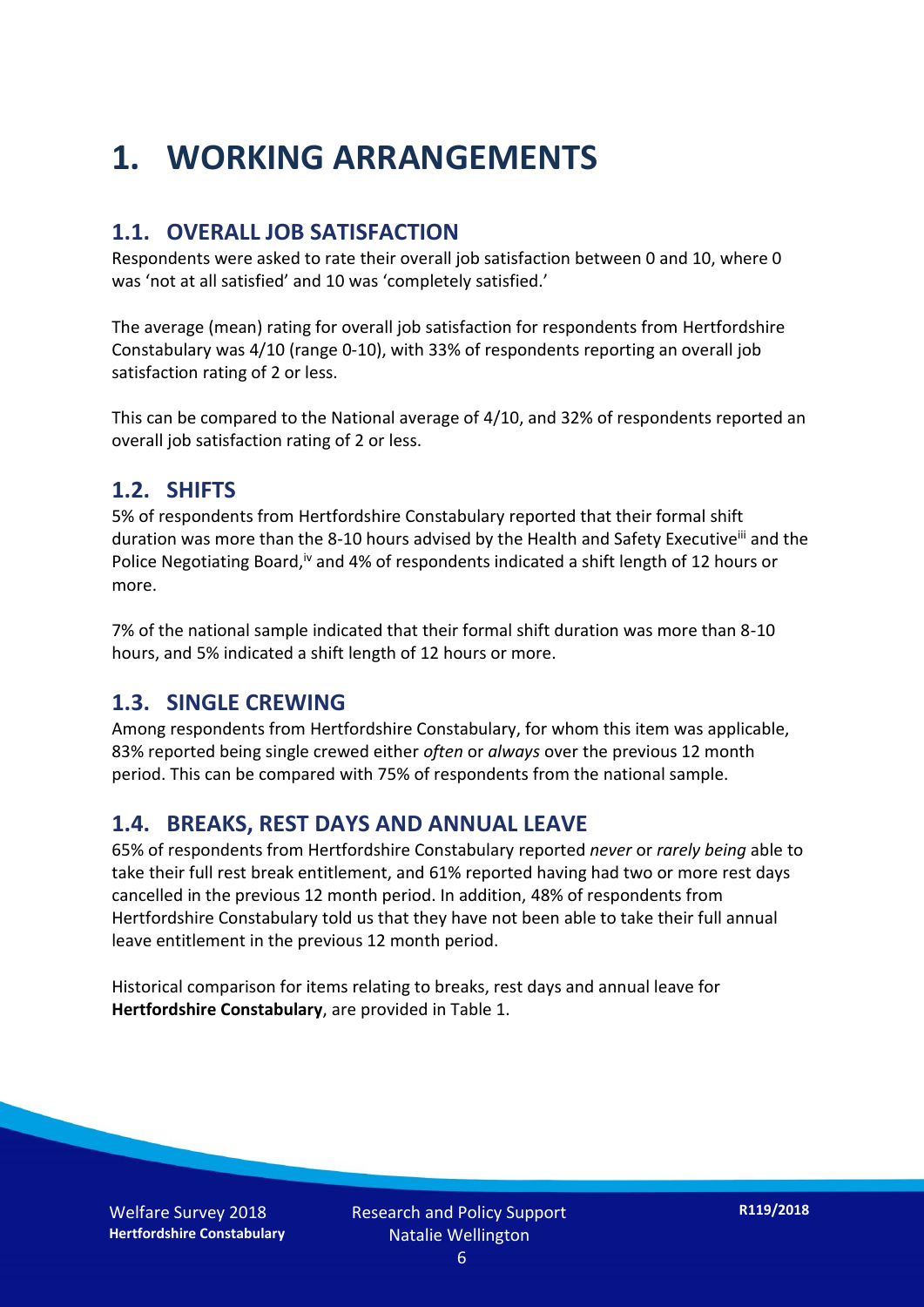| Table 1: Force level figures for breaks, rest days and<br>annual leave     | 2016 | 2018 |
|----------------------------------------------------------------------------|------|------|
| Reported being never or rarely able to take full rest<br>break entitlement | 72%  | 65%  |
| Reported having 2 or more rest days cancelled in the<br>previous 12 months | 67%  | 61%  |
| Reported being unable to take their full annual leave<br>entitlement       | 60%  | 48%  |

Historical comparisons for items relating to breaks, rest days and annual leave for the **police service as a whole**, are provided in the table below.

| Table 2: National figures for breaks, rest days and<br>annual leave        | 2016 | 2018 |
|----------------------------------------------------------------------------|------|------|
| Reported being never or rarely able to take full rest<br>break entitlement | 53%  | 52%  |
| Reported having 2 or more rest days cancelled in the<br>previous 12 months | 76%  | 67%  |
| Reported being unable to take their full annual leave<br>entitlement       | 33%  | 31%  |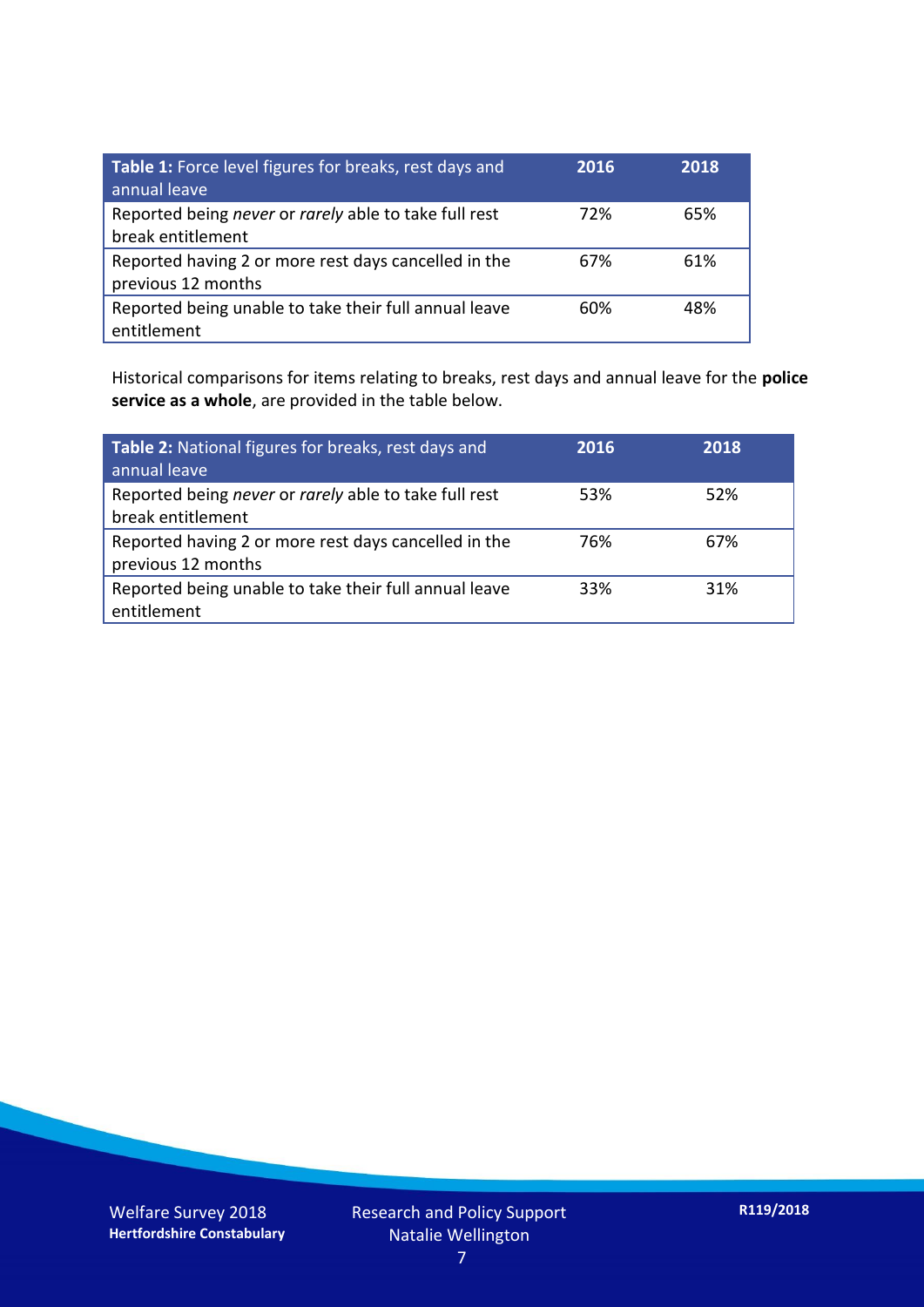## **2. DEMAND**

### **2.1. WORKLOAD**

79% of respondents from Hertfordshire Constabulary told us that their workload is currently *too high*, or *much too high* – *higher than* the proportion from the national sample (72%) and *higher than* the proportion reported by Hertfordshire Constabulary in the 2016 Demand, Capacity and Welfare Survey.

### **2.2. HSE MANAGEMENT STANDARDS**

The UK Health and Safety Executive published the Management Standards Indicator Tool (MSIT) to assist organisations in the assessment of workers exposure to dimensions of the psychosocial work environment that, if not properly managed, can lead to harm to health.<sup>v</sup> The 25-item version of the MSIT<sup>vi</sup> contains four items that measure job demands, which were included as part of the Demand, Capacity and Welfare Survey.

41% of respondents from Hertfordshire Constabulary told us that they *often* or *always* have unachievable deadlines, and 60% that they *often* or *always* have to neglect some tasks because they have too much to do.

Historical comparisons for the MSIT job demand items for **Hertfordshire Constabulary** are provided in the table below.

| Table 3: Force level figures for HSE MSIT job demands | 2016 | 2018 |
|-------------------------------------------------------|------|------|
| Often or always have unrealistic time pressures       | 38%  | 47%  |
| Often or always pressured to work long hours          | 30%  | 29%  |
| Often or always have to neglect some tasks because    | 56%  | 60%  |
| they have too much to do                              |      |      |
| Often or always have unachievable deadlines           | 34%  | 41%  |

Historical comparison for the MSIT job demand items for the **police service as a whole**, are provided in the table below.

| Table 4: National figures for HSE MSIT job demands | 2016 | 2018 |
|----------------------------------------------------|------|------|
| Often or always have unrealistic time pressures    | 35%  | 40%  |
| Often or always pressured to work long hours       | 26%  | 29%  |
| Often or always have to neglect some tasks because | 43%  | 54%  |
| they have too much to do                           |      |      |
| Often or always have unachievable deadlines        | 29%  | 38%  |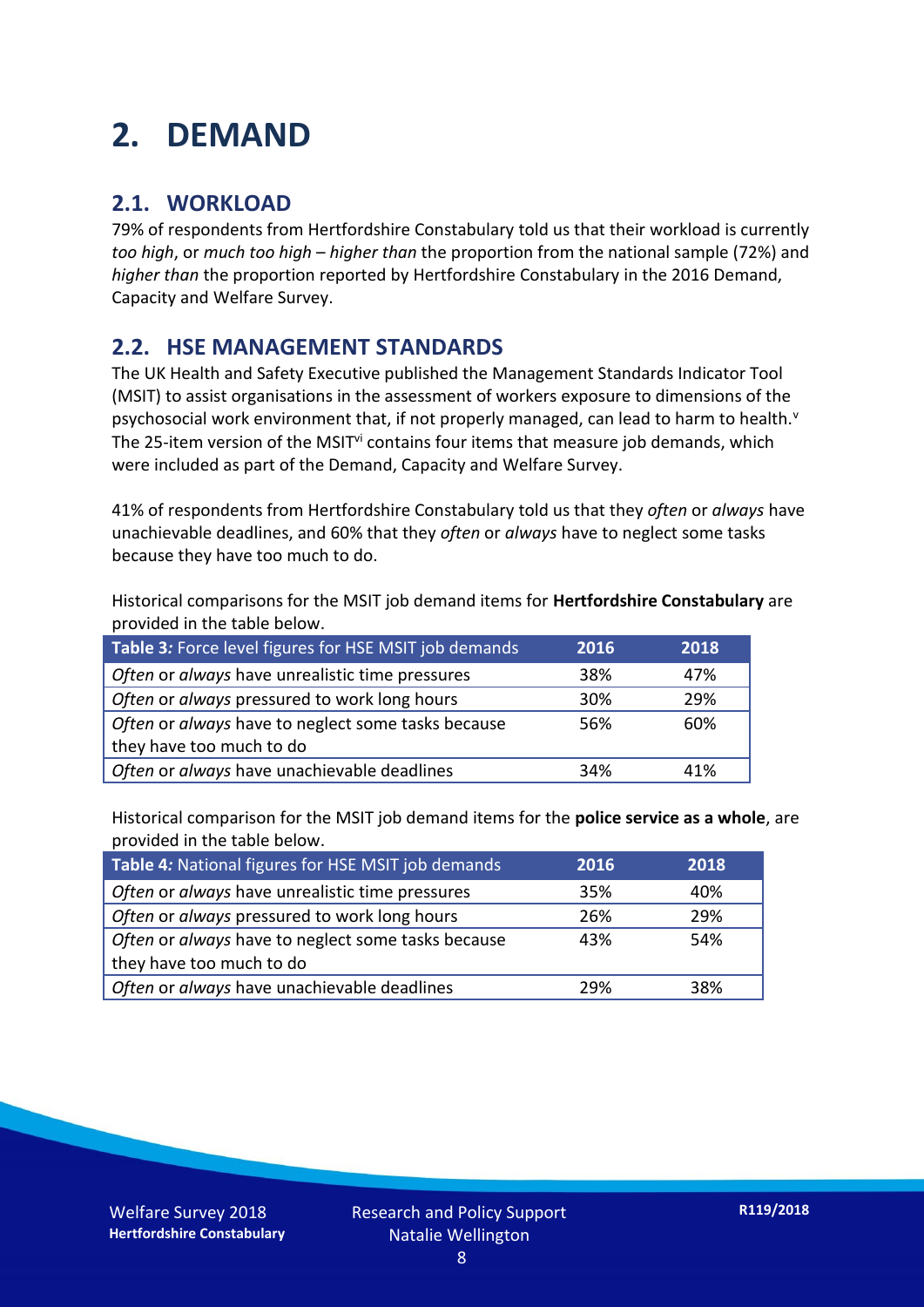### **2.3. AMOUNT AND PACE OF WORK**

79% of respondents from Hertfordshire Constabulary *disagreed* or *strongly disagreed* that they were able to meet all of the conflicting demands on their time, whilst 8% *agreed* or *strongly agreed* that they had enough time engage in proactive policing in their team/unit. The proportion of officers from Hertfordshire Constabulary reporting to have enough time to engage in proactive policing is *higher than* the proportion in 2016.

Across the police service as a whole, 74% of respondents *disagreed* or *strongly disagreed* that they were able to meet all of the conflicting demands on their time and 90% *disagreed* or *strongly disagreed* that there are enough officers to manage all the demands made on their team/unit.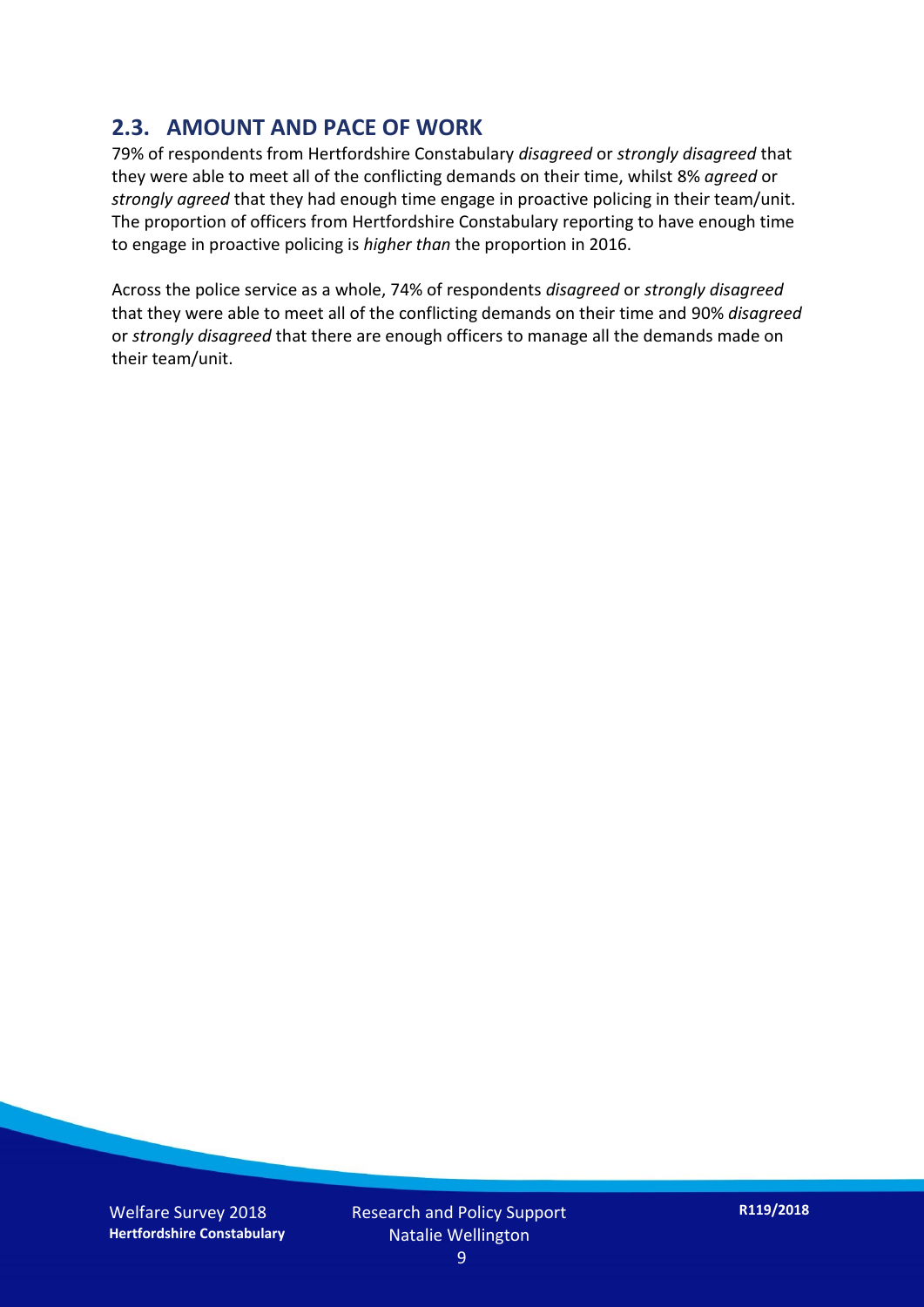## **3. CAPACITY**

### **3.1. MINIMUM OFFICER STAFFING**

77% of respondents from Hertfordshire Constabulary indicated that their team or unit had a minimum officer staffing level.

Among respondents whose team or unit had a minimum officer staffing level, 18% indicated that this level was *never* or *rarely* achieved. This can be compared to 2016 where 25% of respondents from Hertfordshire Constabulary indicated that the minimum officer staffing level was *never* or *rarely* achieved.

#### **3.2. OFFICER STAFFING ARRANGEMENTS**

85% of respondents *disagreed* or *strongly disagreed* that the way officer staffing levels are determined in their team/unit seems to be effective; *higher than* the proportion reported in 2016.

Historical comparisons of two key items relating to capacity to deal with demand for **Hertfordshire Constabulary** are provided in the table below.

| Table 5: Force level figures for key items relating to capacity                                                     |                                                      |      |  |
|---------------------------------------------------------------------------------------------------------------------|------------------------------------------------------|------|--|
| <b>Statements</b>                                                                                                   | % of respondents who<br>disagreed with the statement |      |  |
|                                                                                                                     | 2016                                                 | 2018 |  |
| There are enough officers in my team/unit for me to do<br>my job properly                                           | 88%                                                  | 89%  |  |
| In my experience, we generally have enough officers to<br>manage all the demands being made on us as a<br>team/unit | 86%                                                  | 94%  |  |

Historical comparisons of the same items for the **police service as a whole** are provided in the table below.

| Table 6: National figures for key items relating to capacity                                                        |                                                      |      |  |  |
|---------------------------------------------------------------------------------------------------------------------|------------------------------------------------------|------|--|--|
| <b>Statements</b>                                                                                                   | % of respondents who<br>disagreed with the statement |      |  |  |
|                                                                                                                     | 2016                                                 | 2018 |  |  |
| There are enough officers in my team/unit for me to do<br>my job properly                                           | 78%                                                  | 83%  |  |  |
| In my experience, we generally have enough officers to<br>manage all the demands being made on us as a<br>team/unit | 85%                                                  | 90%  |  |  |

Welfare Survey 2018 **Hertfordshire Constabulary**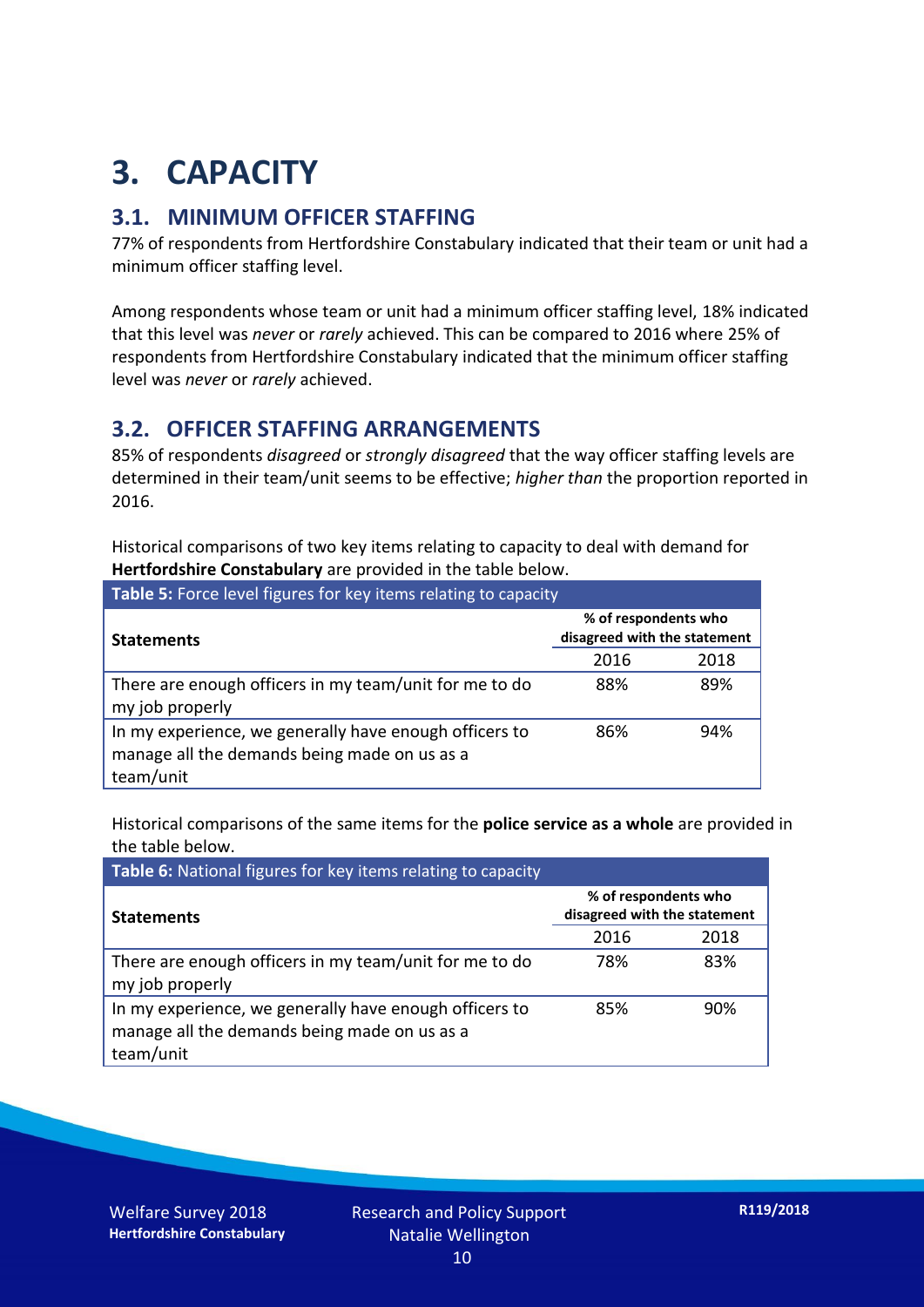## **4. HEALTH AND WELLBEING**

### **4.1. OVERALL LIFE SATISFACTION**

Respondents were asked to rate their overall life satisfaction between 0 and 10, where 0 was 'not at all satisfied' and 10 was 'completely satisfied.'

The average (mean) rating for overall life satisfaction for respondents from Hertfordshire Constabulary was 6/10 (range 0-10). 13% of respondents reported life satisfaction rating of 2 or less.

These results can be compared to the National average of 6/10, with 15% of respondents reporting an overall life satisfaction rating of 2 or less.

#### **4.2. OVERALL PHYSICAL HEALTH**

Participants were asked to rate their overal health on a scale from *very good* to *very poor*. An historical comparison for both national and local figures for this item are below.

| Table 7: Self-rated overall physical health |                       | 2016 | 2018 |
|---------------------------------------------|-----------------------|------|------|
| <b>Force level figures</b>                  | Very poor             | 0%   | 0%   |
|                                             | Poor                  | 13%  | 8%   |
|                                             | Neither good nor poor | 24%  | 16%  |
|                                             | Good                  | 49%  | 54%  |
|                                             | Very good             | 14%  | 22%  |
| <b>National figures</b>                     | Very poor             | 1%   | 1%   |
|                                             | Poor                  | 11%  | 6%   |
|                                             | Neither good nor poor | 23%  | 17%  |
|                                             | Good                  | 53%  | 54%  |
|                                             | Very good             | 13%  | 23%  |

### **4.3. SINGLE ITEM INDICATOR OF STRESS**

Work related stress was measured using a single-item measure. 51% of respondents from Hertfordshire Constabulary presented with a non-diagnostic case of work-related stress.<sup>vii</sup>

This is *higher than* the proportion reported in the 2016 iteration of this survey and *higher than* the proportion reported in this year's national results.

Stress outside of work was assessed using an adaptation of the work-related stress measure. 11% of respondents from Hertfordshire Constabulary presented with a non-diagnostic case of stress outside of work.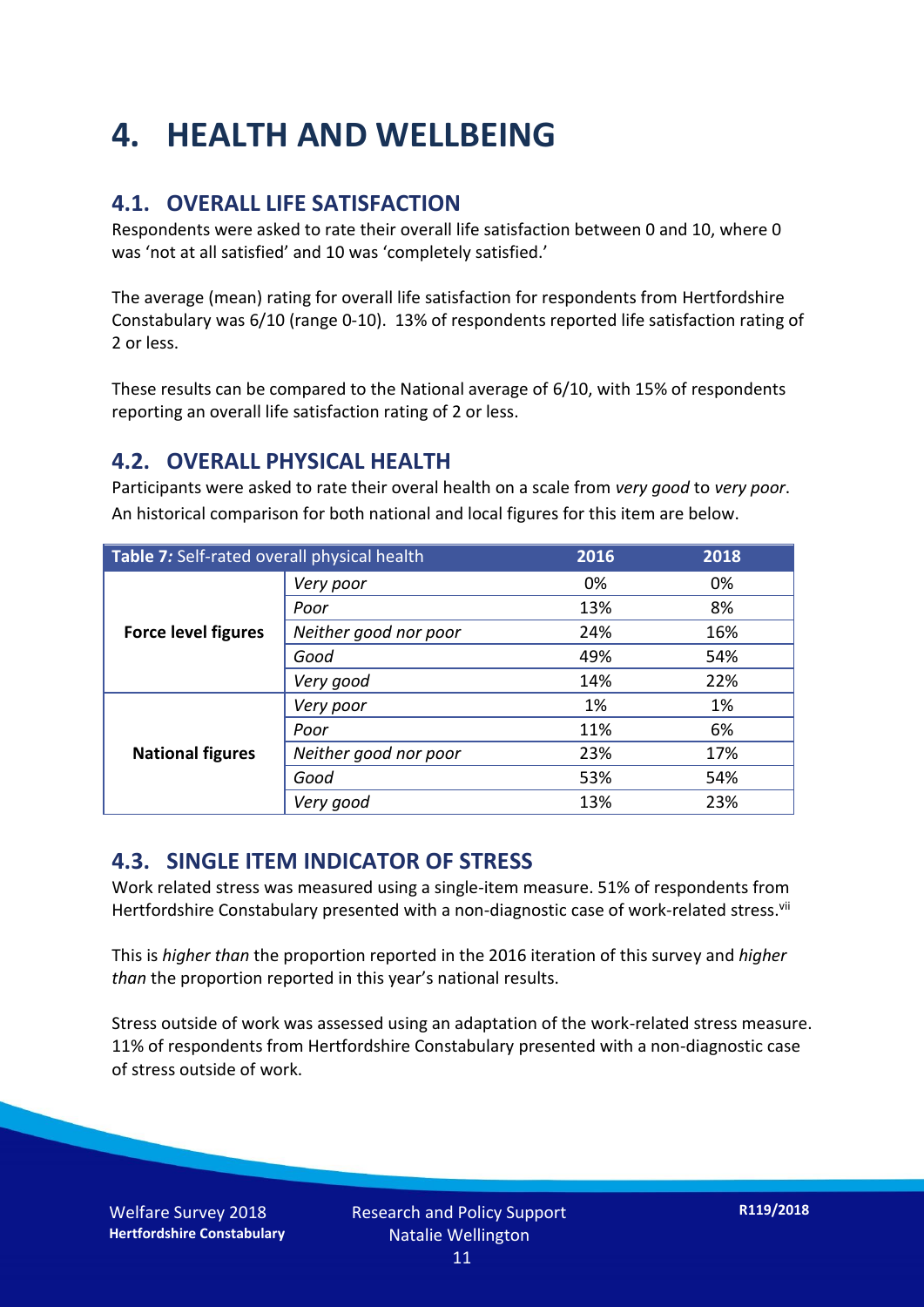### **4.4. SINGLE ITEM INDICATOR FOR MENTAL HEALTH**

A top-level broad overview of mental wellbeing was established using an item that asked respondents to indicate whether they had experienced feelings of stress, low mood, anxiety, or other difficulties with their health and wellbeing over the last 12 months.

79% of respondents from Hertfordshire Constabulary indicated that they had experienced feelings of stress, low mood, anxiety, or other difficulties with their health and wellbeing over the last 12 months; with 97% also indicating that these feelings were caused, or made worse by work.

### **4.5. MENTAL WELLBEING**

Mental wellbeing can be broadly conceptualized as having two dimensions. The first concerns positive affect (i.e. pleasurable aspects of wellbeing such as feelings of optimism, cheerfulness, and relaxation). The second concerns psychological functioning (i.e. such as clear thinking, self-acceptance, personal development, competence, and autonomy).

To investigate mental wellbeing in more detail the two-dimensional structure of mental wellbeing described above was assessed using the short Warwick-Edinburgh Mental Wellbeing Scale (SWEMWBS). viii The scale asks individuals to rate their experience during the last two weeks for seven positively framed statements.

SWEMWBS findings for **Hertfordshire Constabulary** are presented in the table below alongside those for national sample for 2016 and 2018.

**Table 8**: % of respondents that reported experiencing the following positive aspects of wellbeing *rarely* or *none of the time* over the previous 2 weeks

| <b>SWEMWBS item</b>                           | <b>National figures</b> |      | <b>Force level figures</b> |      |
|-----------------------------------------------|-------------------------|------|----------------------------|------|
|                                               | 2016                    | 2018 | 2016                       | 2018 |
| I've been feeling optimistic about the future | 62%                     | 36%  | 65%                        | 37%  |
| I've been feeling useful                      | 28%                     | 25%  | 24%                        | 24%  |
| I've been feeling relaxed                     | 60%                     | 48%  | 66%                        | 51%  |
| I've been dealing with problems well          | 20%                     | 19%  | 19%                        | 18%  |
| I've been thinking clearly                    | 16%                     | 16%  | 17%                        | 15%  |
| I've been feeling close to other people       | 34%                     | 28%  | 35%                        | 29%  |
| I've been able to make up my own mind         | 13%                     | 10%  | 19%                        | 11%  |
| about things                                  |                         |      |                            |      |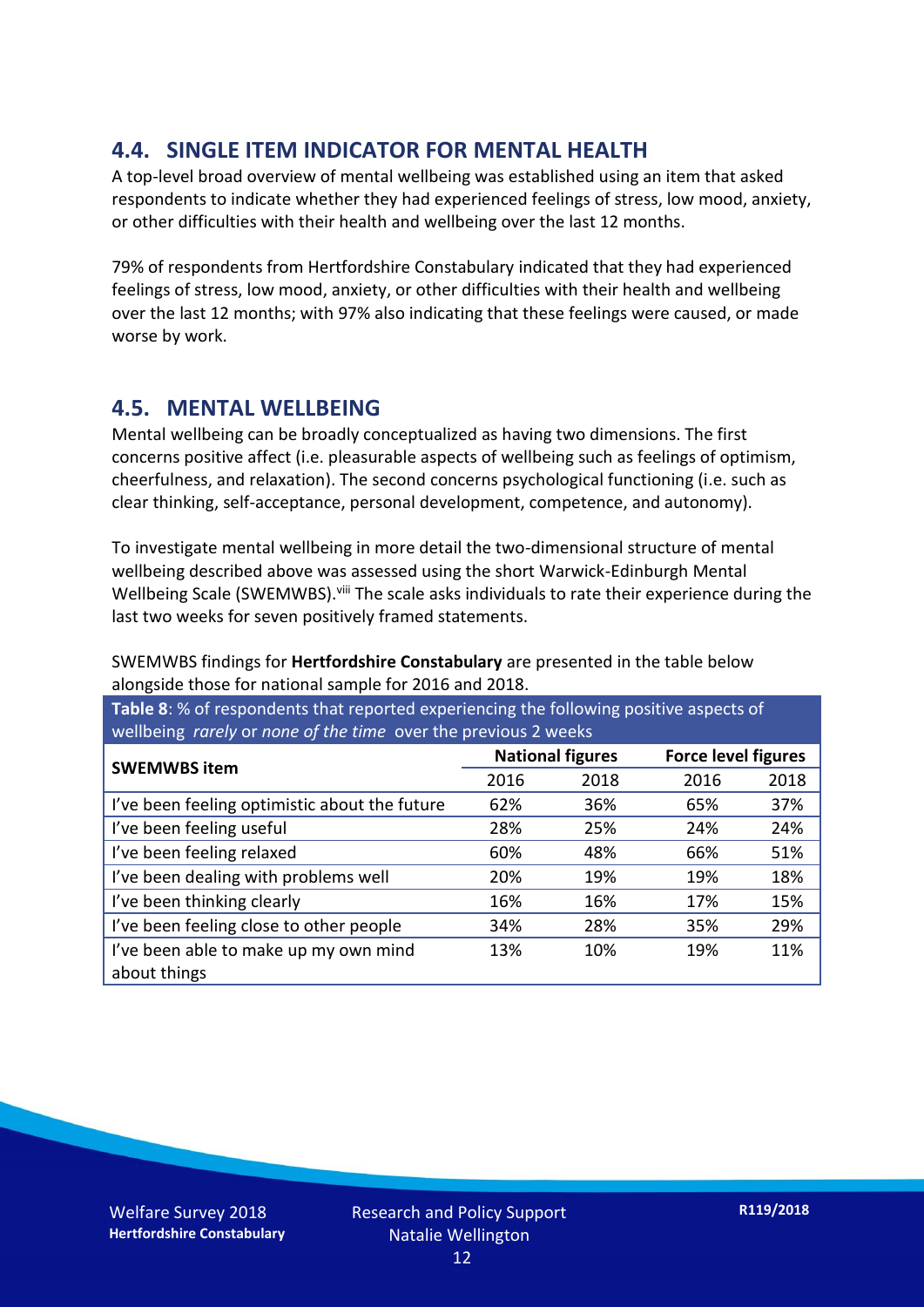#### **4.6. HELP SEEKING**

A question was applied to identify those who had ever **sought help** for feelings of stress, low mood, anxiety, or any other difficulties with mental health and wellbeing. Examples of sources of help were provided including GP, occupational health department, psychologist, therapist, and counsellor.

47% of responses from Hertfordshire Constabulary had previously sought help for feelings of stress, low mood, anxiety or other difficulties with their mental health and wellbeing, 58% of which had done so within the last 12 months.

Welfare Survey 2018 **Hertfordshire Constabulary** Research and Policy Support Natalie Wellington 13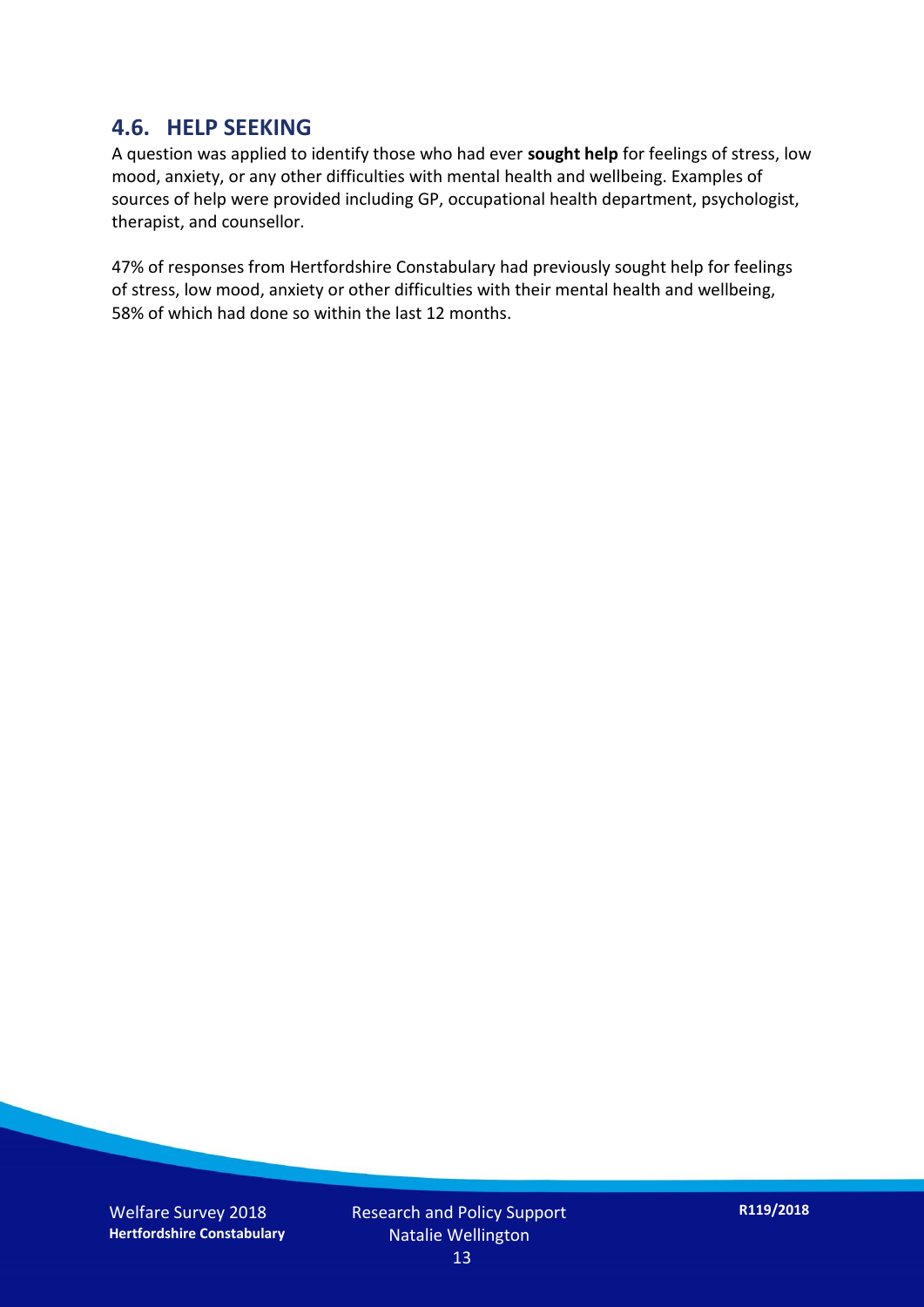## **5. ABSENCE BEHAVIOUR**

### **5.1. ABSENCE**

62% of respondents from Hertfordshire Constabulary reported one or more days of sickness absence and 35% of respondents indicated that at least one day of their sickness absence was attributable to stress, depression, or anxiety.

The national proportion of respondents who had taken one or more days of sickness absence was 56% and 32% of respondents indicated that at least one day of their sickness absence was attributable to stress, depression, or anxiety.

### **5.2. PRESENTEEISM AND LEAVEISM**

Presenteeism is the act of attending work while ill. This has been shown to be associated with subsequent health decline, particularly in relation to burnout,  $\alpha$  and can to lead to elevated absenteeism.<sup>x</sup> Moreover, evidence suggests that presenteeism can compound the effects of the initial illness and negatively influence job satisfaction, resulting in negative job attitudes and withdrawal from work.<sup>xi</sup>

Leaveism is a recently coined term to describe hidden sickness absence and work undertaken during rest periods, including using allocated time off such as annual leave entitlements to take time off when they are in fact unwell.

Findings for Hertfordshire Constabulary are presented in the graph below.



*Figure 1: Force level figures for presenteeism and leaveism*

Welfare Survey 2018 **Hertfordshire Constabulary**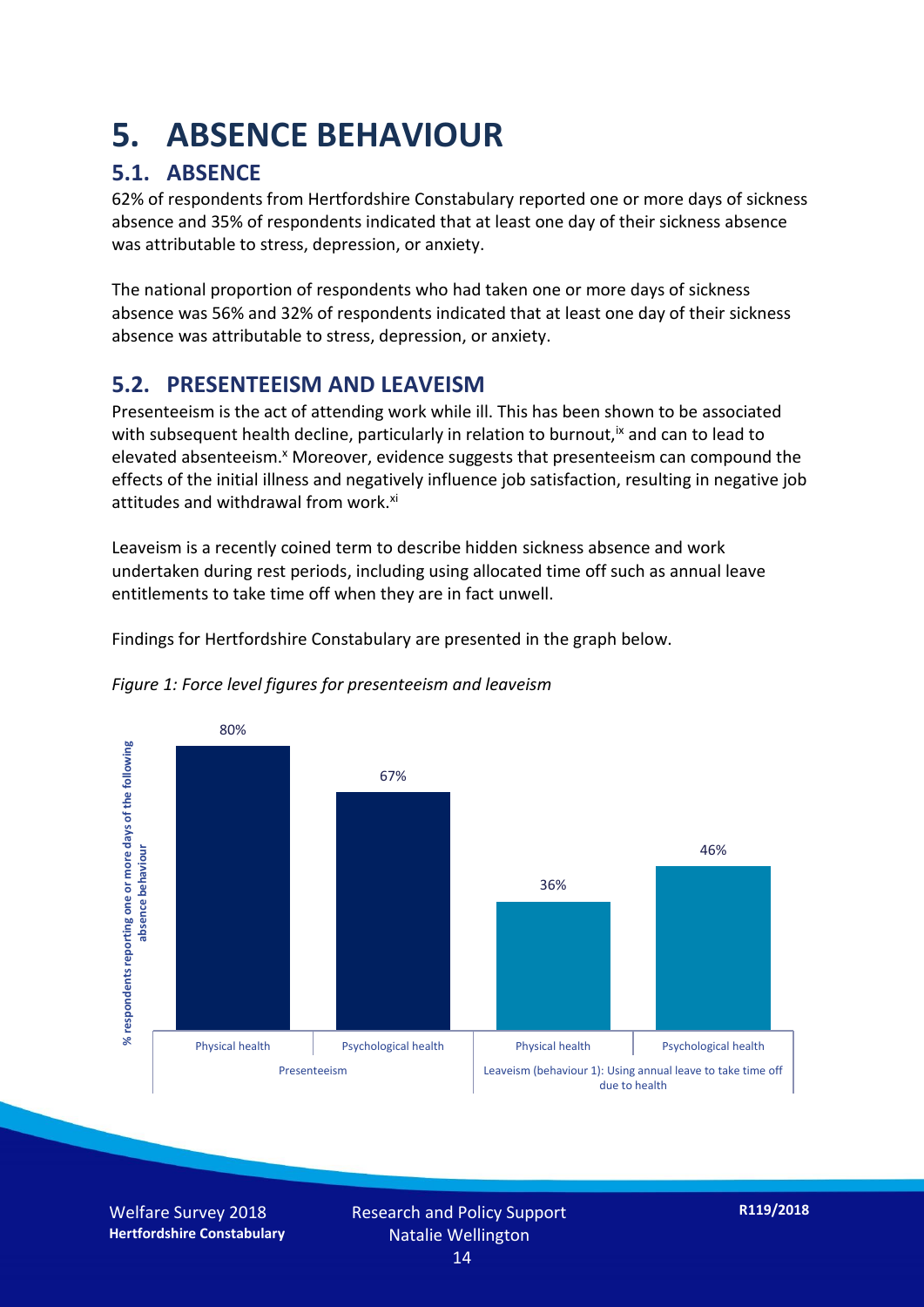## **6. Violence and physical injuries**

### **6.1. VIOLENCE**

Verbal and physical violence was assessed using four questions regarding how often officers received verbal insults, verbal threats, unarmed physical attacks, and attacks with a weapon from members of the public over the previous 12 months. Findings are presented in the table below.

**Table 9:** Force level figures for frequency of verbal and physical violence from members of the public

| Type of violent victimisation                      | % of respondents indicating frequency<br>of experience as at least once a week |      |  |
|----------------------------------------------------|--------------------------------------------------------------------------------|------|--|
|                                                    | 2016                                                                           | 2018 |  |
| Verbal insults (e.g., swearing, shouting, abuse)   | 46%                                                                            | 43%  |  |
| Verbal threats (e.g., threat of hitting, threat of | 24%                                                                            | 29%  |  |
| kicking)                                           |                                                                                |      |  |
| *Spitting assaults (i.e. being deliberately spat   |                                                                                | 2%   |  |
| upon)                                              |                                                                                |      |  |
| Unarmed physical attacks (e.g., struggling to      | 22%                                                                            | 15%  |  |
| get free, wrestling, hitting, kicking)             |                                                                                |      |  |
| Use of a deadly weapon (e.g., stick, bottle, axe,  | 1%                                                                             | 0%   |  |
| firearm)                                           |                                                                                |      |  |

\*Spitting assaults data was only available from 2018.

#### **6.2. INJURIES**

25% of Hertfordshire Constabulary respondents reported that they had suffered one or more injuries that required medical attention as a result of work-related **violence** in the last year – losing more than 165 days in sickness absence.

This is *higher than* the proportion reporting one or more injuries as a result of work-related **violence** than reported in the 2016 iteration of this survey and *higher than* the proportion compared to this year's national results.

15% of Hertfordshire Constabulary respondents also reported that they had suffered one or more injuries that required medical attention as a result of work-related **accidents** in the last year – losing more than 117 days in sickness absence.

This is *lower than* the proportion reporting one or more injuries as a result of work-related **accidents** in the 2016 iteration of this survey and *same as* the proportion compared to this year's national results.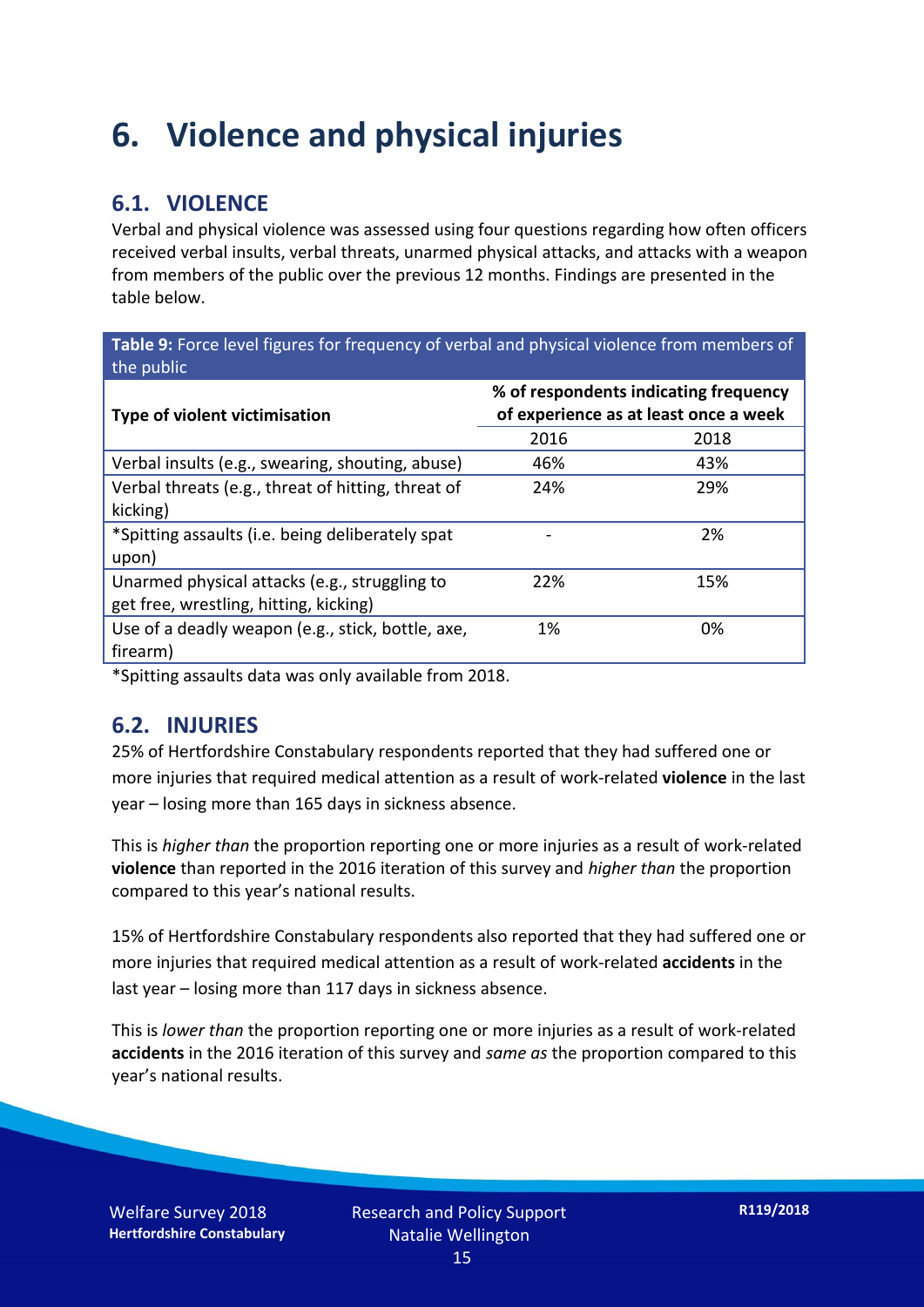## **7. ORGANISATIONAL SUPPORT: MENTAL HEALTH & WELLBEING**

Participants who indicated that they had sought help for difficulties with mental health and wellbeing were presented with additional questions concerning disclosure to a line manager.

#### **7.1. DISCLOSURE**

70% of respondents from Hertfordshire Constabulary, for whom it was applicable, reported that they had disclosed seeking mental health and wellbeing support to their line managers. This can be compared with 72% from the same survey in 2016.

#### **7.2. REASONS FOR NON-DISCLOSURE**

Respondents who did not disclose to their line managers that they had sought mental health and wellbeing support, were asked to indicate why. Findings are presented in the table below.

| Table 10: Reasons for non-disclosure                        |                     |                 |  |
|-------------------------------------------------------------|---------------------|-----------------|--|
|                                                             | % of total mentions |                 |  |
| <b>Item</b>                                                 | Force level         | <b>National</b> |  |
|                                                             | figures             | figures         |  |
| I was worried that my other colleagues would find out       | 6%                  | 10%             |  |
| I thought it would negatively affect my opportunities for   | 11%                 | 11%             |  |
| promotion and/or specialising                               |                     |                 |  |
| It wasn't affecting my work                                 | 6%                  | 7%              |  |
| I didn't want to be treated differently (in a negative way) | 11%                 | 13%             |  |
| I felt it was a personal matter                             | 19%                 | 20%             |  |
| I have had negative experiences of disclosing in the past   | 10%                 | 6%              |  |
| I thought it would have a negative impact on my career      | 11%                 | 10%             |  |
| There is a negative attitude in the police service towards  | 12%                 | 12%             |  |
| people who experience difficulties with their mental health |                     |                 |  |
| and wellbeing                                               |                     |                 |  |
| I did not think my line manager would treat me with         | 12%                 | 7%              |  |
| empathy                                                     |                     |                 |  |
| For reasons other than those listed above                   | 1%                  | 4%              |  |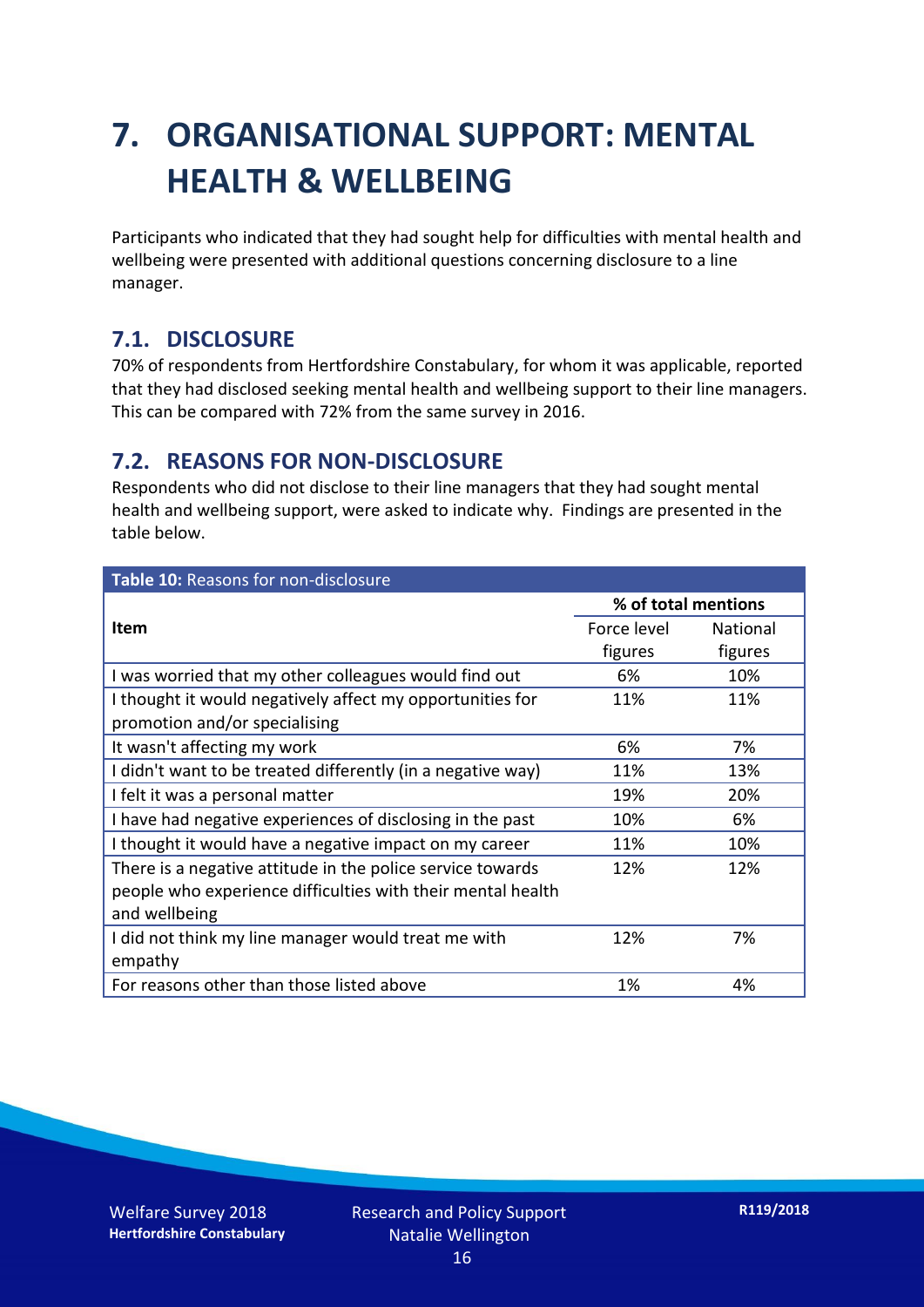### **7.3. ATTITUDES TO MENTAL HEALTH AND WELLBEING**

All respondents were asked about the attitude of the police service towards mental health and wellbeing.

Respondents were provided with a list of statements, and asked to indicate the extent to which they agreed or disagreed with the statement.

The table below shows the percentage of respondents who agreed with three key statements about the police services attitudes towards mental health and wellbeing for both Hertfordshire Constabulary, and the police service as a whole.

| Table 11: Attitudes to mental health and wellbeing |                                                    |                         |  |
|----------------------------------------------------|----------------------------------------------------|-------------------------|--|
| <b>Statements</b>                                  | % of respondents that agreed with<br>the statement |                         |  |
|                                                    | Force level figures                                | <b>National figures</b> |  |
| The police service encourages staff to talk openly | 55%                                                | 45%                     |  |
| about mental health and wellbeing                  |                                                    |                         |  |
| Someone would be treated differently (in a         | 34%                                                | 37%                     |  |
| negative way) if they disclosed difficulties with  |                                                    |                         |  |
| their mental health and wellbeing                  |                                                    |                         |  |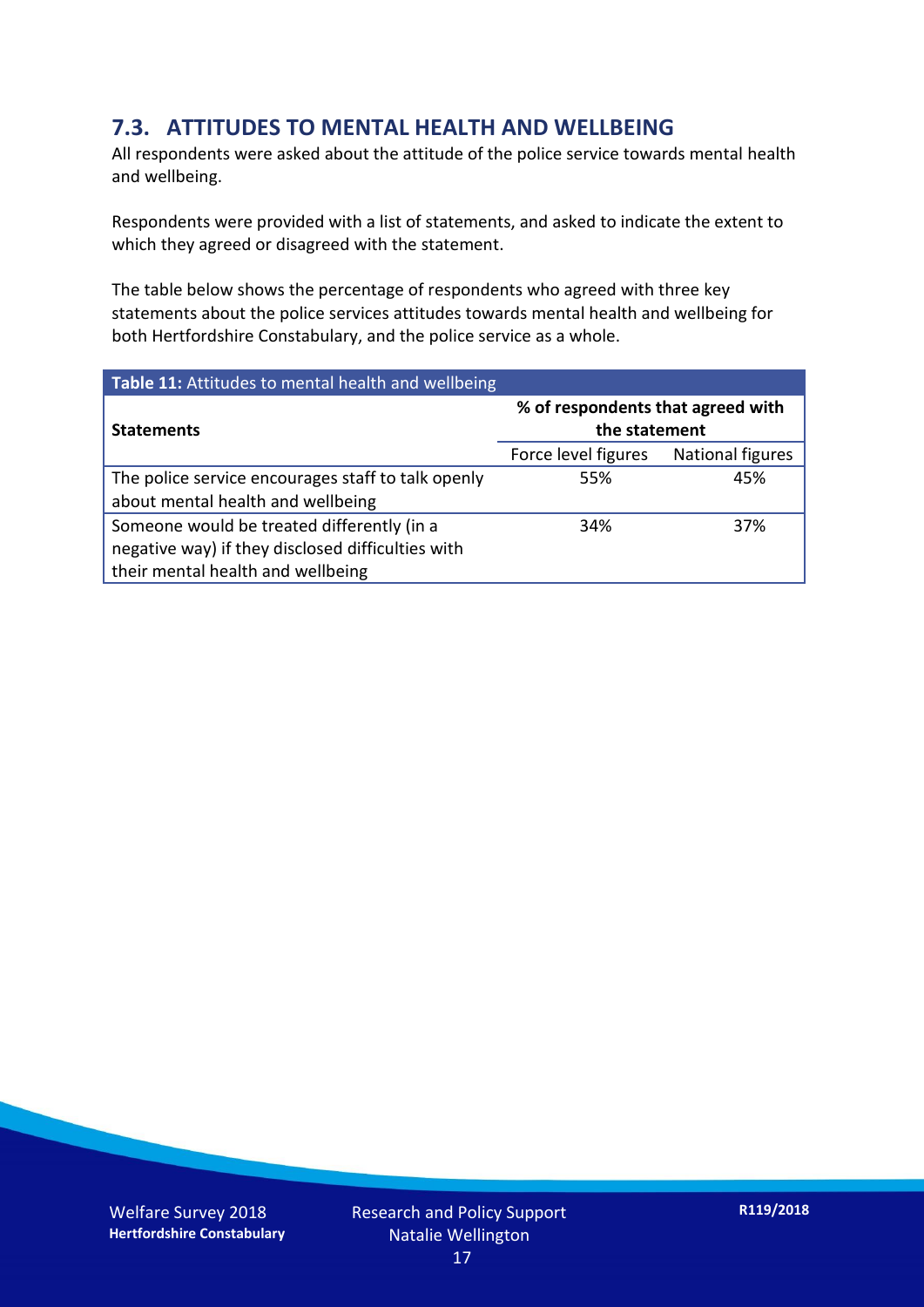## **8. Notes for JBBs**

Additional findings from the 2018 Demand, Capacity and Welfare survey are available on request from the Research and Policy department. Additional topics include, but are not limited to:

- Morale,
- Fatigue and sleep,
- Managerial mental health and wellbeing support,
- Organisational change, and
- Organisational justice.

The findings of the survey can also be broken down in more detail in terms of different demographic groups, such as rank, role or length of service. However please be aware that we can only go into a certain level of detail with this demographic data in order to preserve respondents' confidentiality.

JBBs wishing to obtain further information can contact [ResearchandDataCollection@polfed.org](mailto:ResearchandDataCollection@polfed.org) to discuss their requirements.

The Research and Policy Department only has one member of staff responsible for these data requests; please bear this in mind in terms of turnaround times and the amount of data you request when contacting the team.

All other interested parties should speak to their local JBB in the first instance.